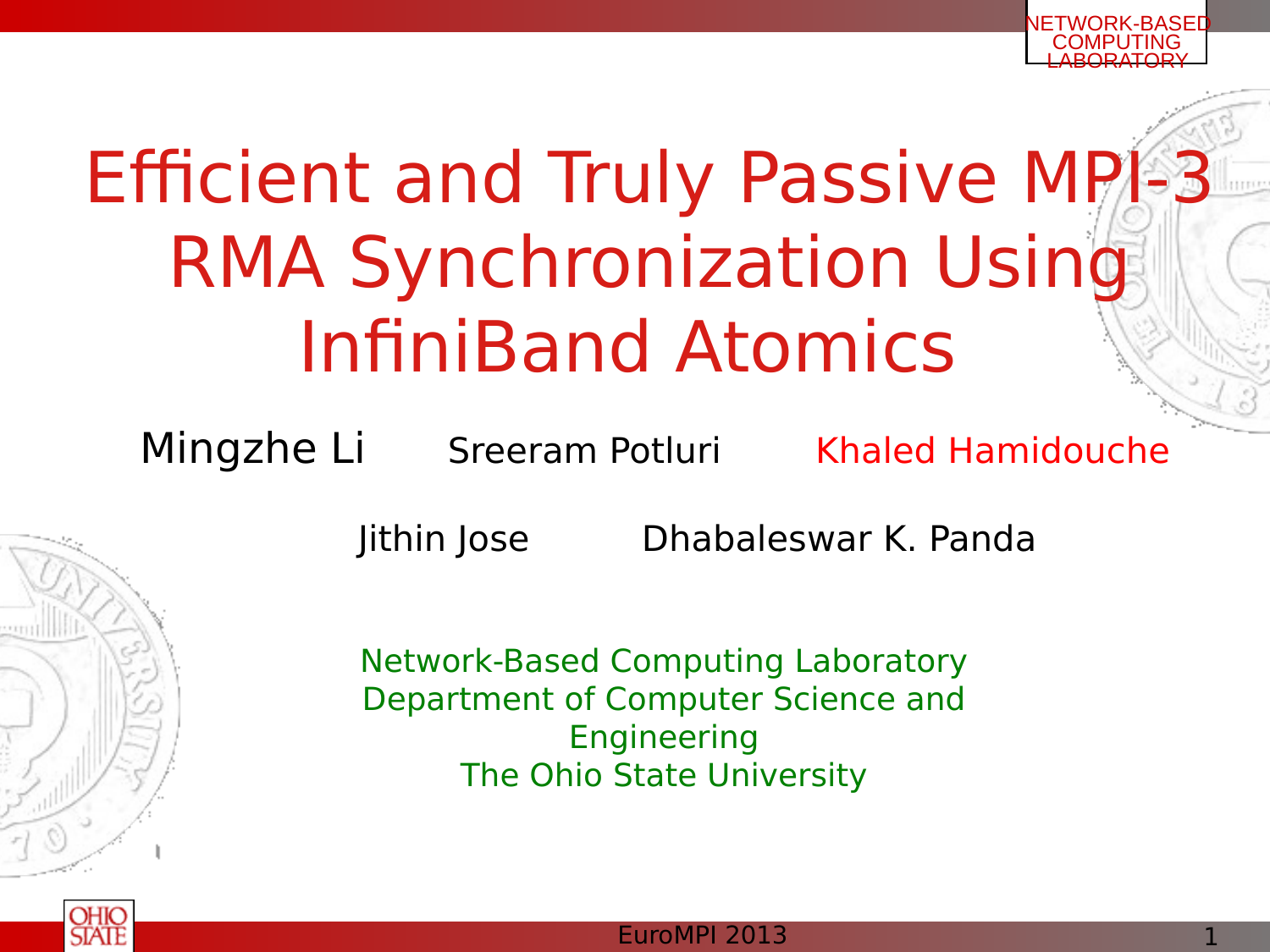- Motivation
- Problem Statement
- Current MPI Passive Synchronization Implementations
- Efficient and Truly Passive Synchronization scheme
- Performance Evaluation
- Conclusion and Future Work

**NETWORK-BASED COMPUTING LABORATORY**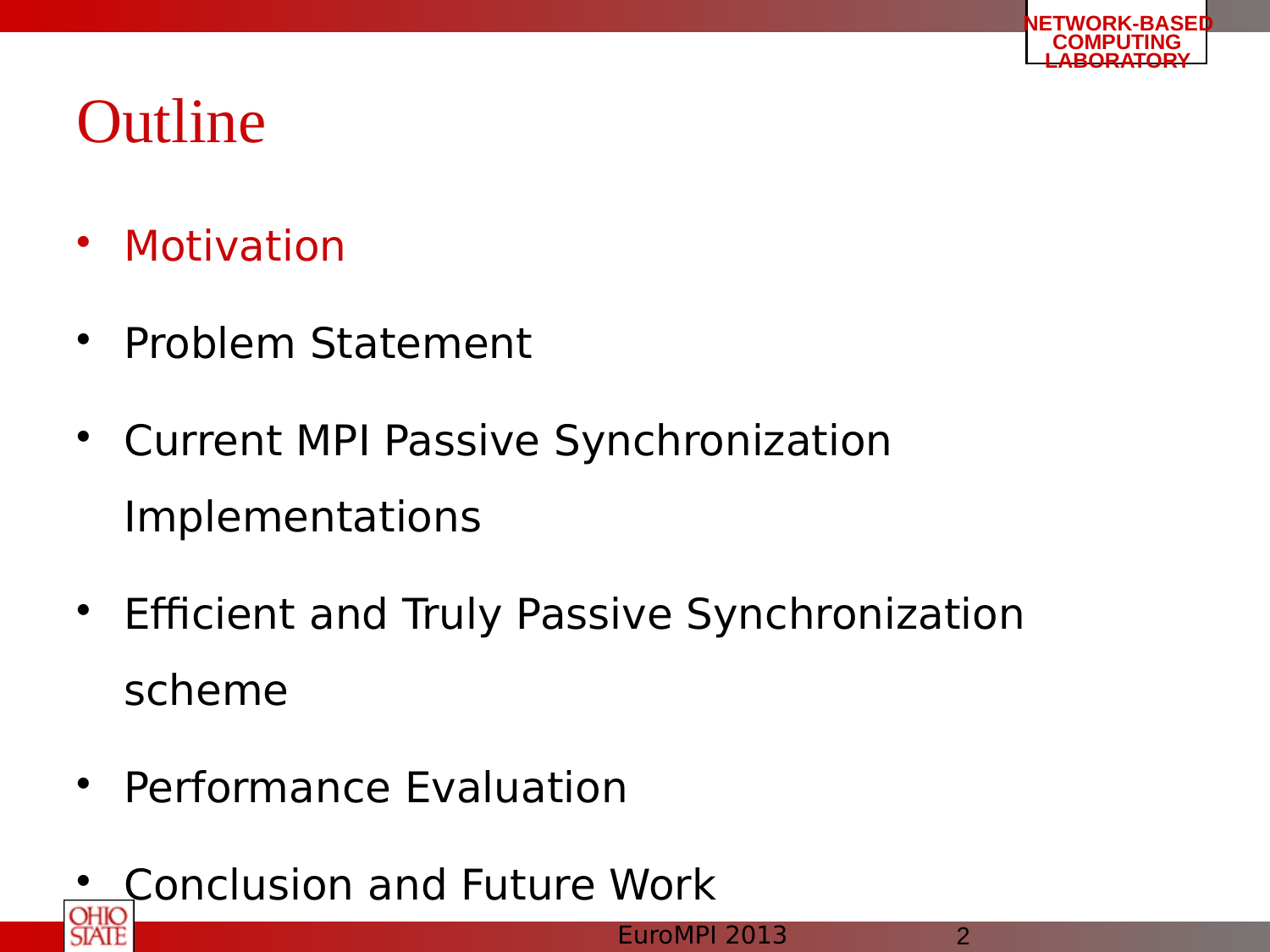#### **NETWORK-BASED MPI Remote Memory Access (RMA)** Model

- Minimizing communication overheads is key as applications scale to millions of processes/cores
- RMA model offers an alternative to Send/Recv based message passing model
	- Communication Epochs
		- Period between 2 synchronizations
		- One-sided communication
		- Windows area
- Promises better latency hiding, asynchronous progress and reduced synchronization overheads
- MPI-3 offers several extensions to provide more flexibility

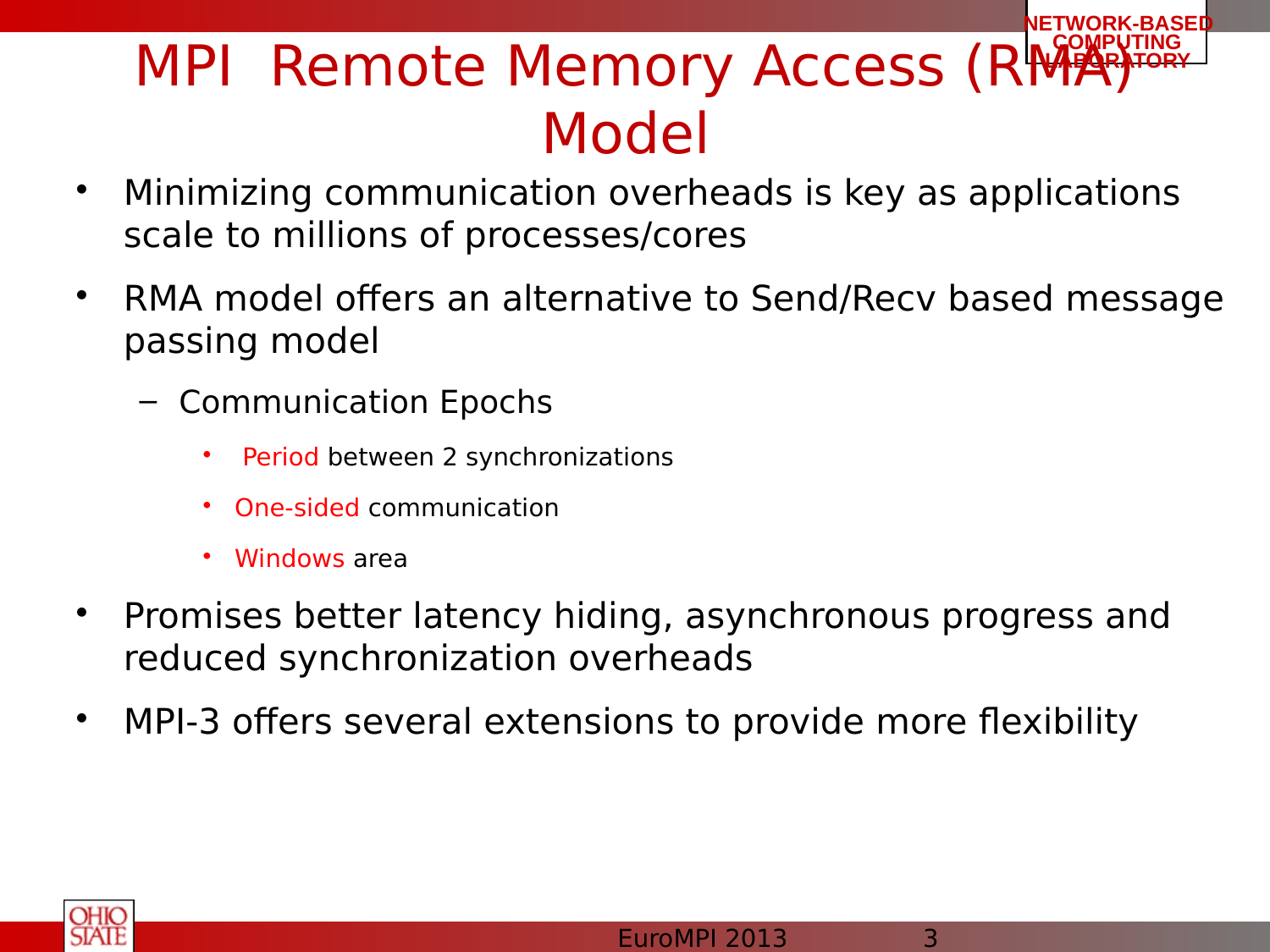#### **LABORATORY** MPI-3 RMA Passive Synchronization

- RMA offers flexible synchronization alternatives
	- Active: Fence and Post-Wait/Start-Complete
	- Passive: Lock/Unlock, Lock\_all/Unlock\_all
	- Shared/Exclusive (Lock/Unlock) and (Only Shared) (Lock\_all/Unlock\_all)
- Passive synchronization does not require involvement of target process
	- Less synchronization
	- Better overlap
- However, current implementations are based on two-sided operations
- Desirable to have a truly one-sided design offering
	- Performance (no remote polling)
	- Fairness (FIFO)



**NETWORK-BASED COMPUTING**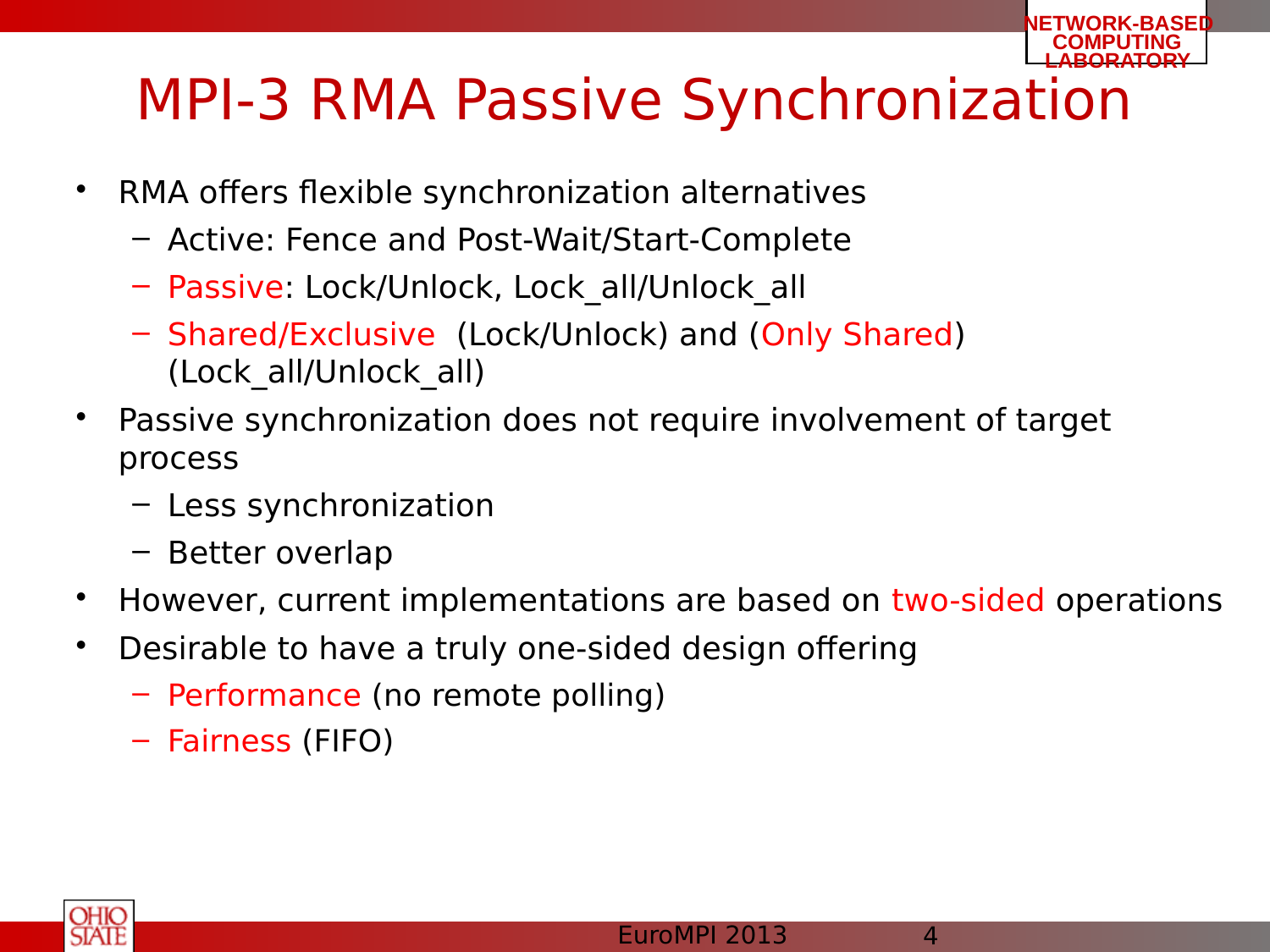### InfiniBand

- Interconnect of choice in high performance systems
- Offers RDMA
	- Read/Write
	- Atomics (Fetch-and-Add, Compare-and-Swap)
- Atomics are supported only on 64bit values
- Important to take advantage of these features to design the Passive synchronization



**NETWORK-BASED COMPUTING LABORATORY**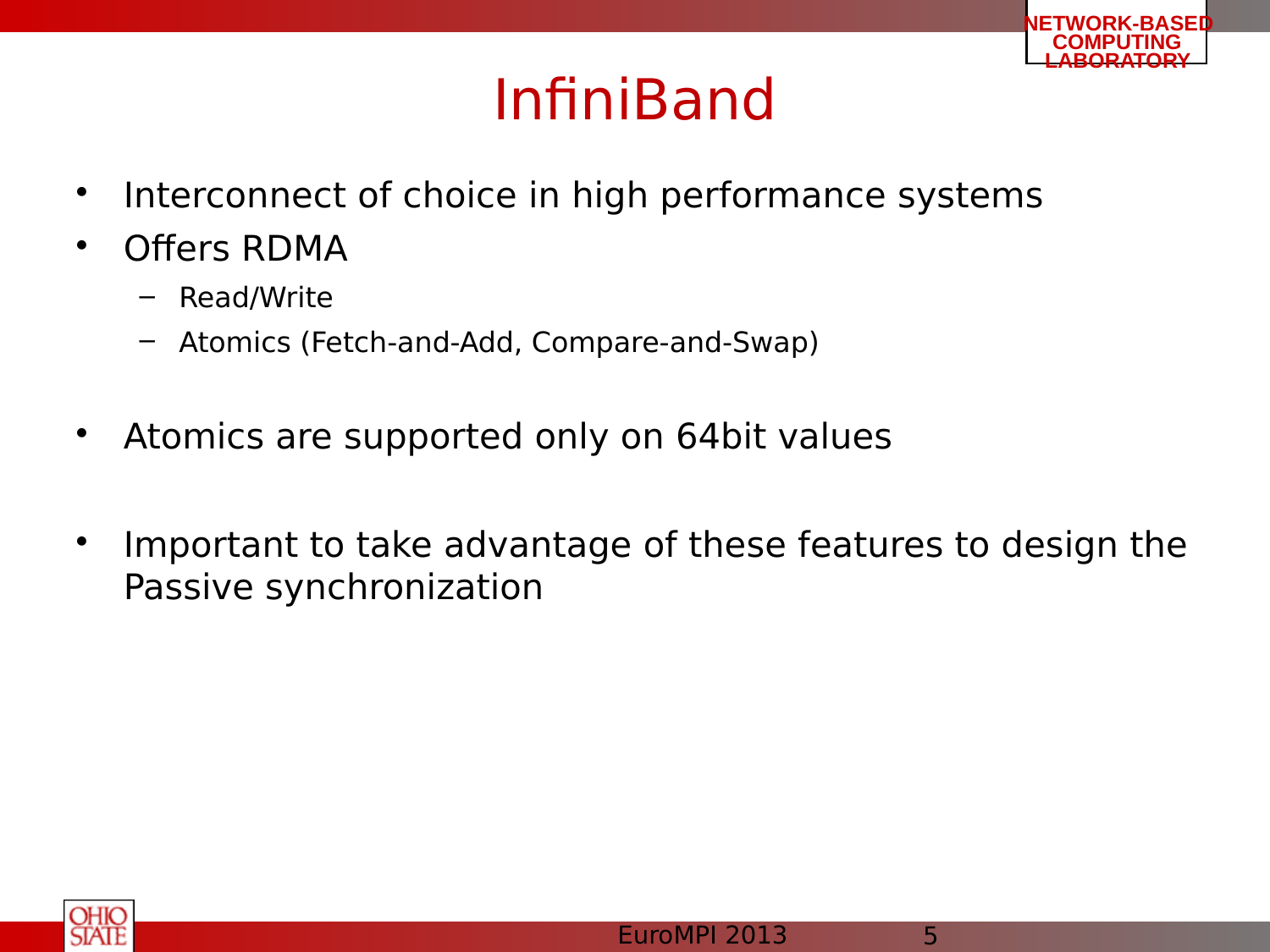

- Motivation
- Problem Statement
- Current MPI Passive Synchronization Implementations
- Efficient and Truly Passive Synchronization scheme
- Performance Evaluation
- Conclusion and Future Work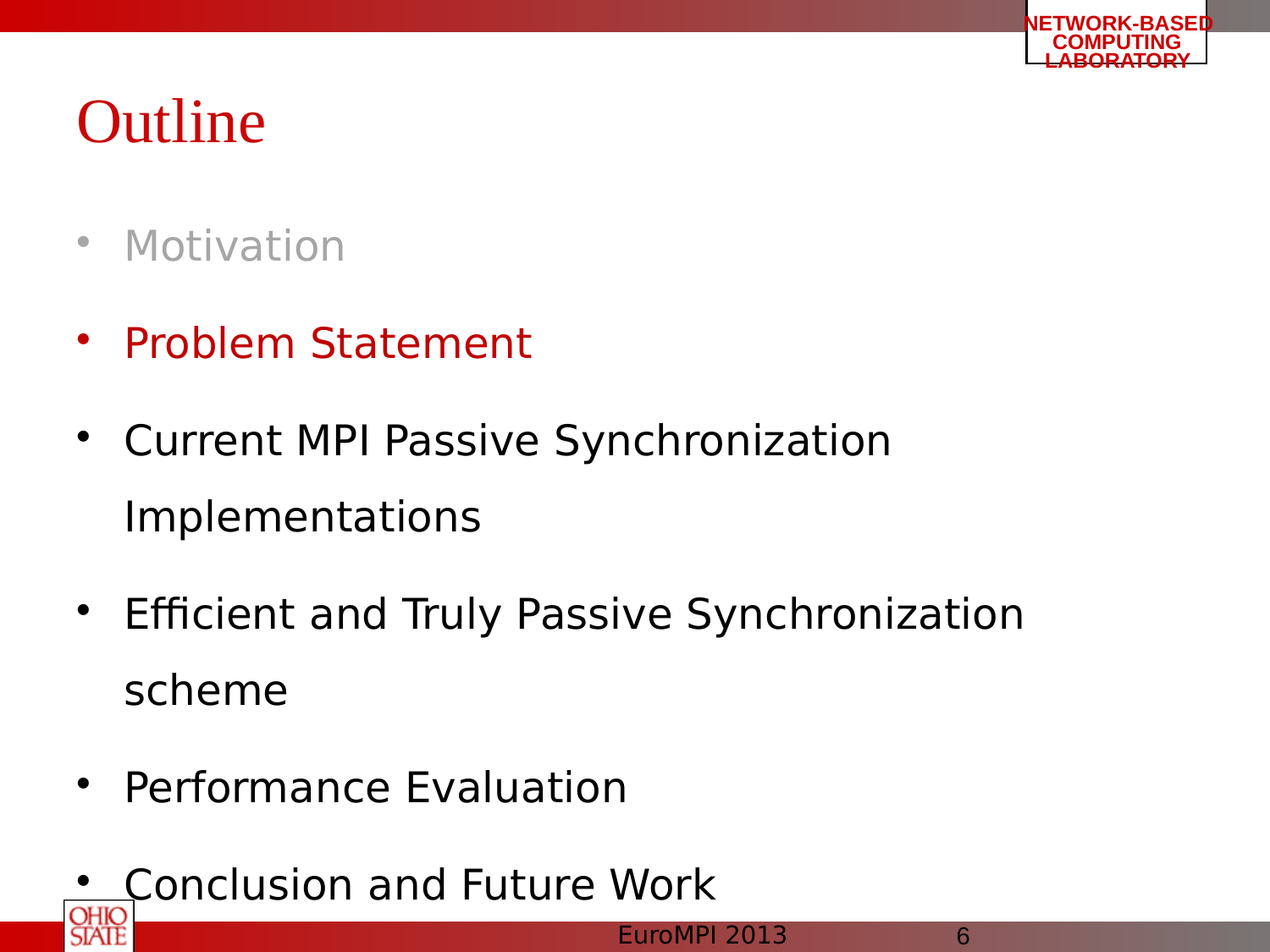

### Problem Statement

Can a truly passive locking mechanism be designed for InfiniBand Clusters ?

How can this design provide :

- Performance (no remote Polling)
- Fairness (FIFO  $\Rightarrow$  no starvation)

Can the new locking mechanism benefits the performance of applications ?

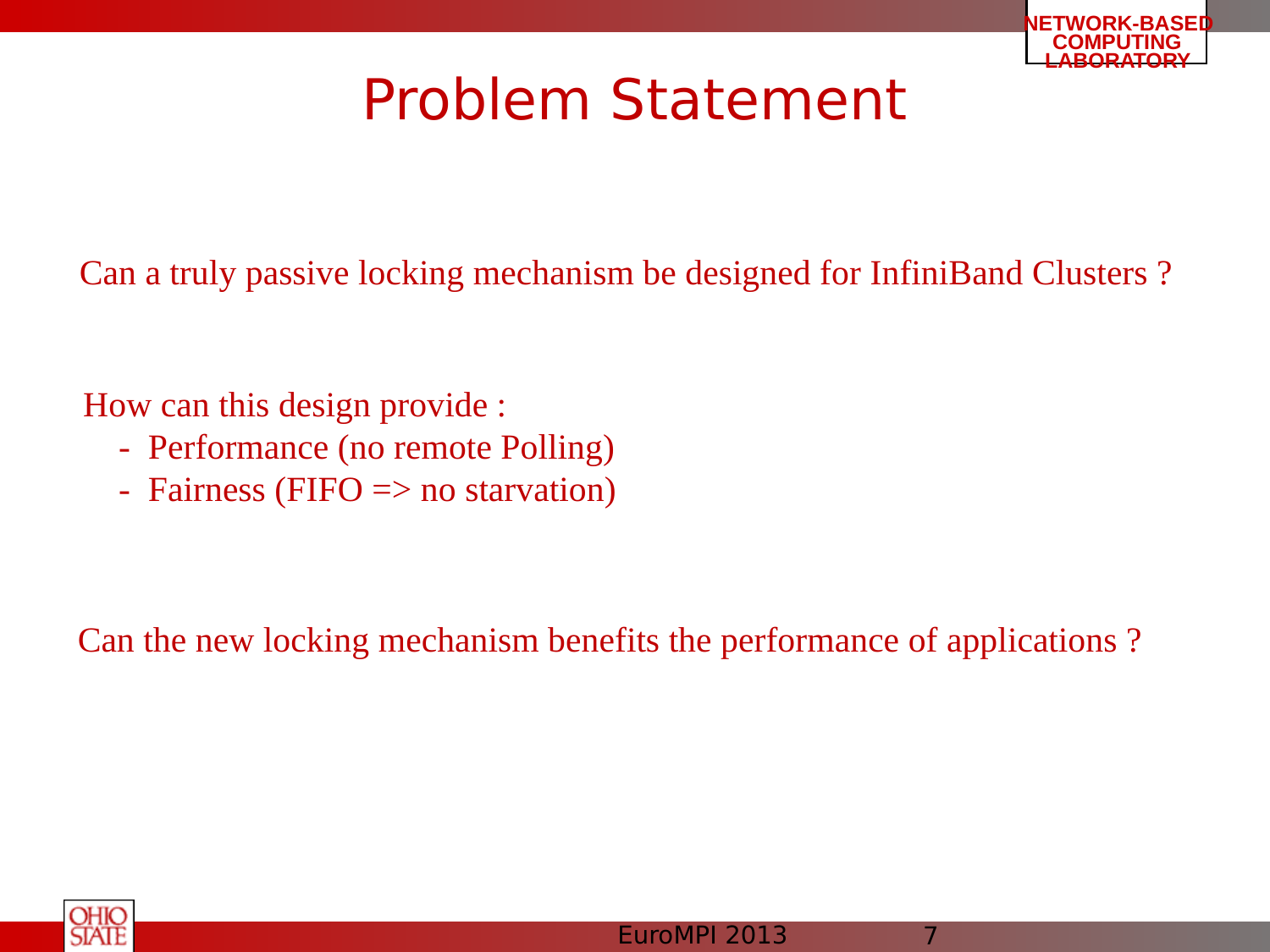

- Motivation
- Problem Statement
- Current MPI Passive Synchronization Implementations
- Efficient and Truly Passive Synchronization scheme
- Performance Evaluation
- Conclusion and Future Work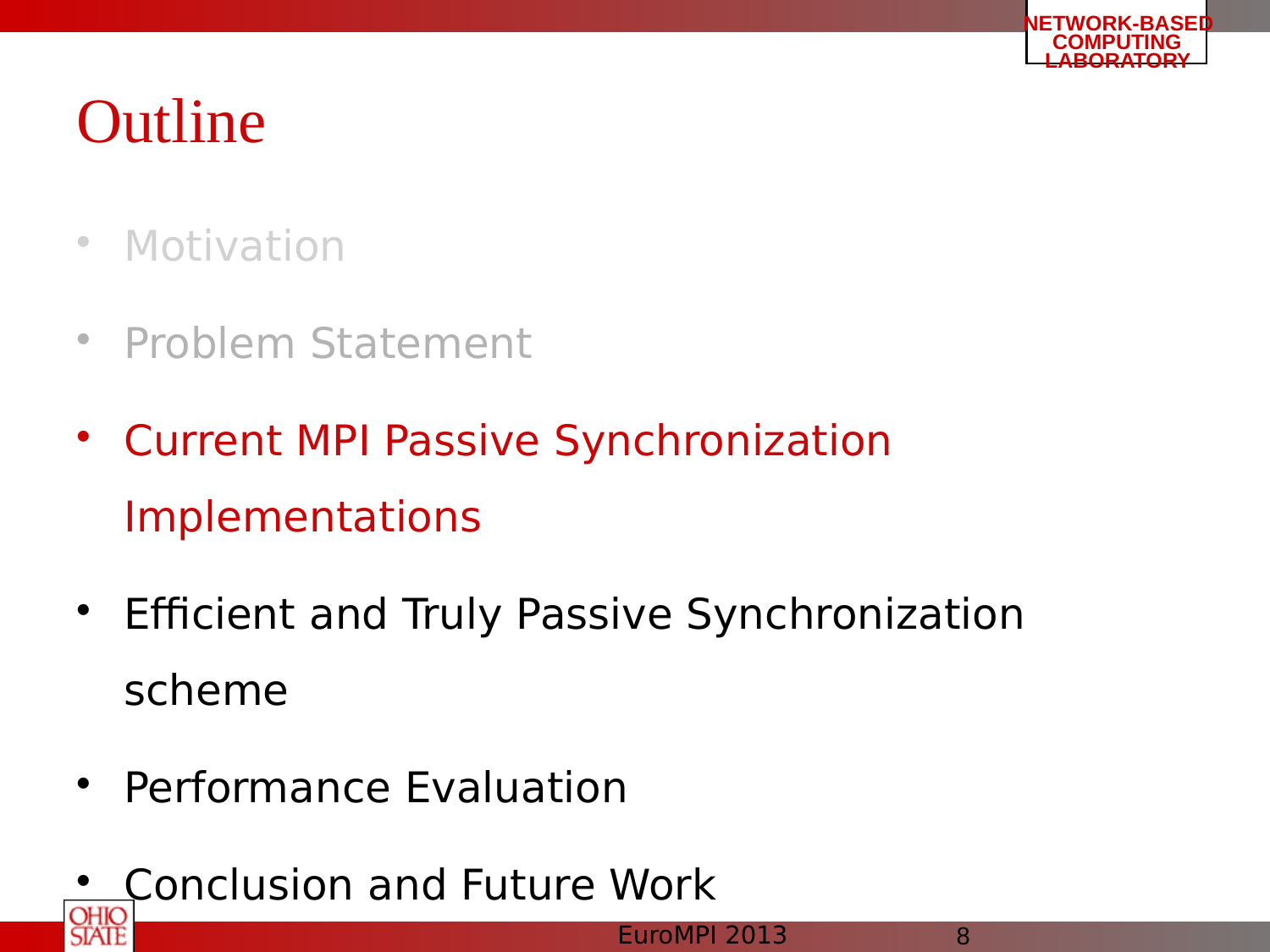#### **NETWORK-BASED** Existing Passive Synchronization SemPuting Ls over IB

|                                          | <b>Shared</b>  | <b>Exclusive</b> | <b>Limitations</b>                                                |
|------------------------------------------|----------------|------------------|-------------------------------------------------------------------|
| State-of-the art<br><b>MPI</b> Libraries | Send/Recv      | Send/Recv        | Restrict asynchronous<br>progress                                 |
| Jiang et.al<br>(Compare_and_swap         | <b>Atomics</b> | <b>Atomics</b>   | High network Traffic due<br>to remote polling                     |
| Jiang et.al<br>(MCS based)               |                | Atomics/Put      | Shared mode of locking is<br>not handled                          |
| Santhanaraman<br>et.al                   | Send/Recv      | <b>Atomics</b>   | <b>Restrict asynchronous</b><br>progress. High network<br>Traffic |

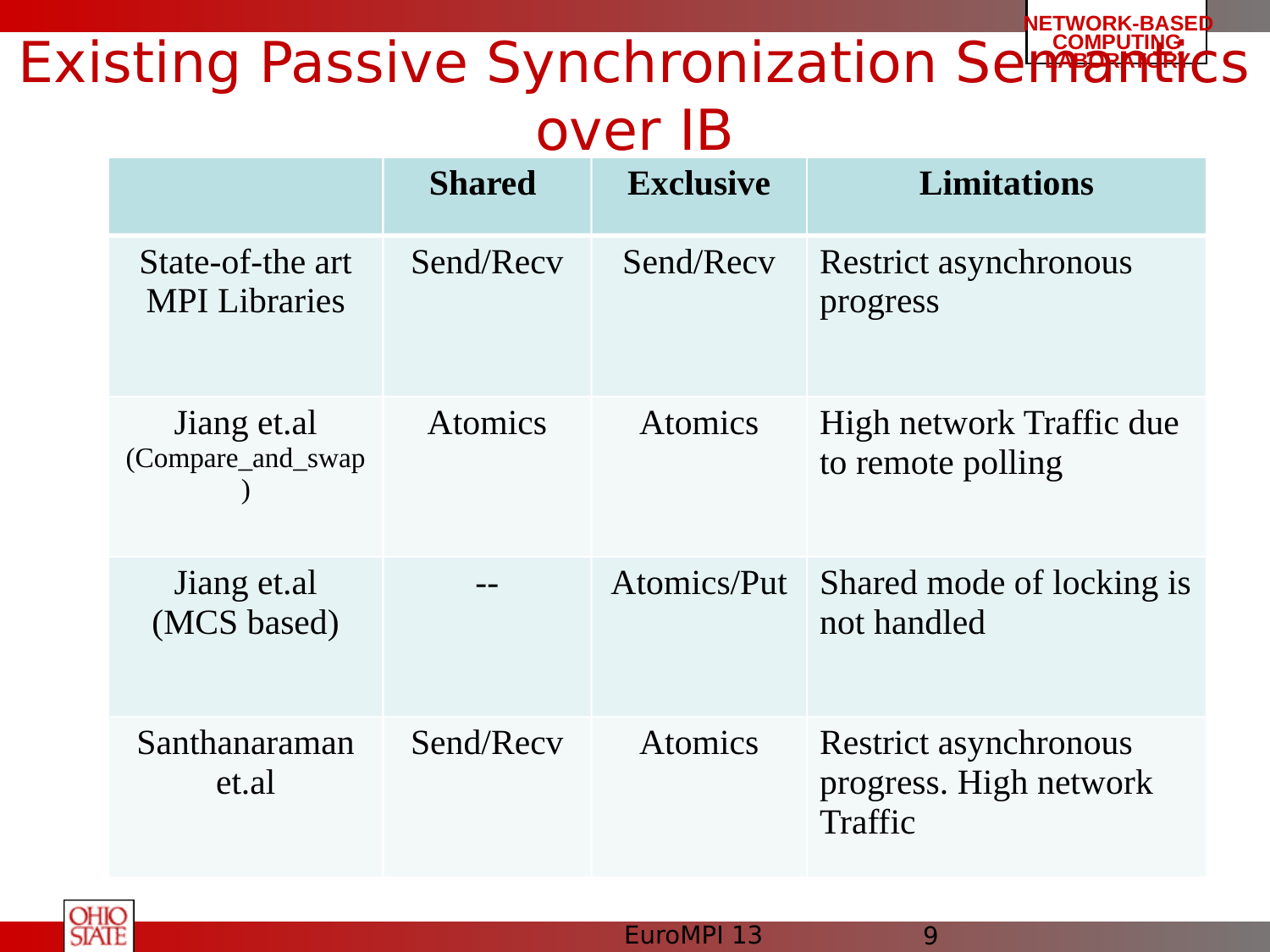

- Motivation
- Problem Statement
- Current MPI Passive Synchronization Implementations
- Efficient and Truly Passive Synchronization scheme
- Performance Evaluation
- Conclusion and Future Work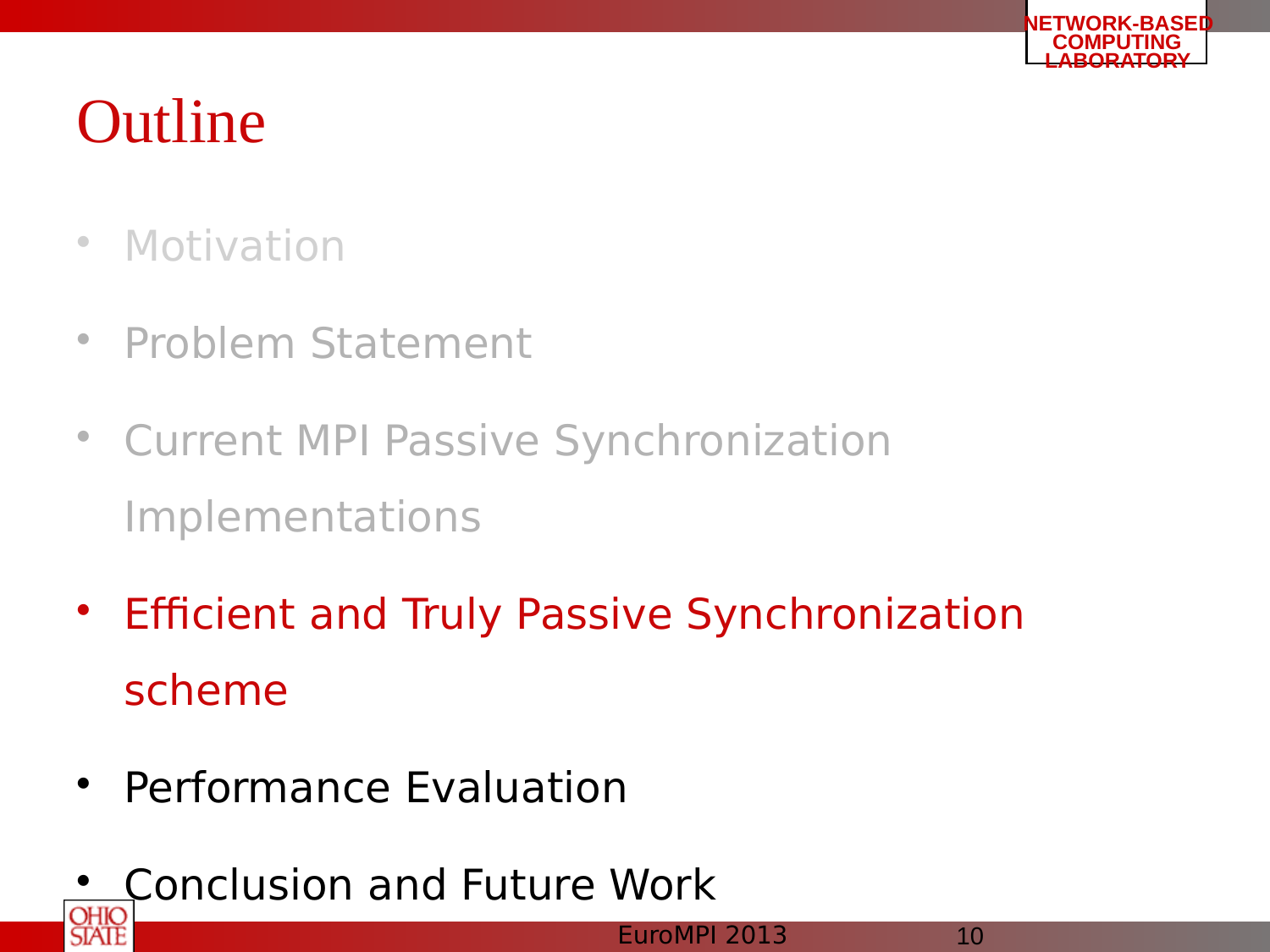

### Lock Data Structures - 1

- Our locking mechanism depends on IB atomics to implement shared and exclusive mode of locking
- IB requires 64 bits buffer for atomic operations
- This 64 bits region is divided into three parts to handle different lock reques<sup>+</sup>



- Shared Counter: count of the processes that own or have requested a shared lock
- Exclusive Tail: rank of the process which is tail of the distributed queue
- Exclusive Head: rank of the process which is head of the distributed queue

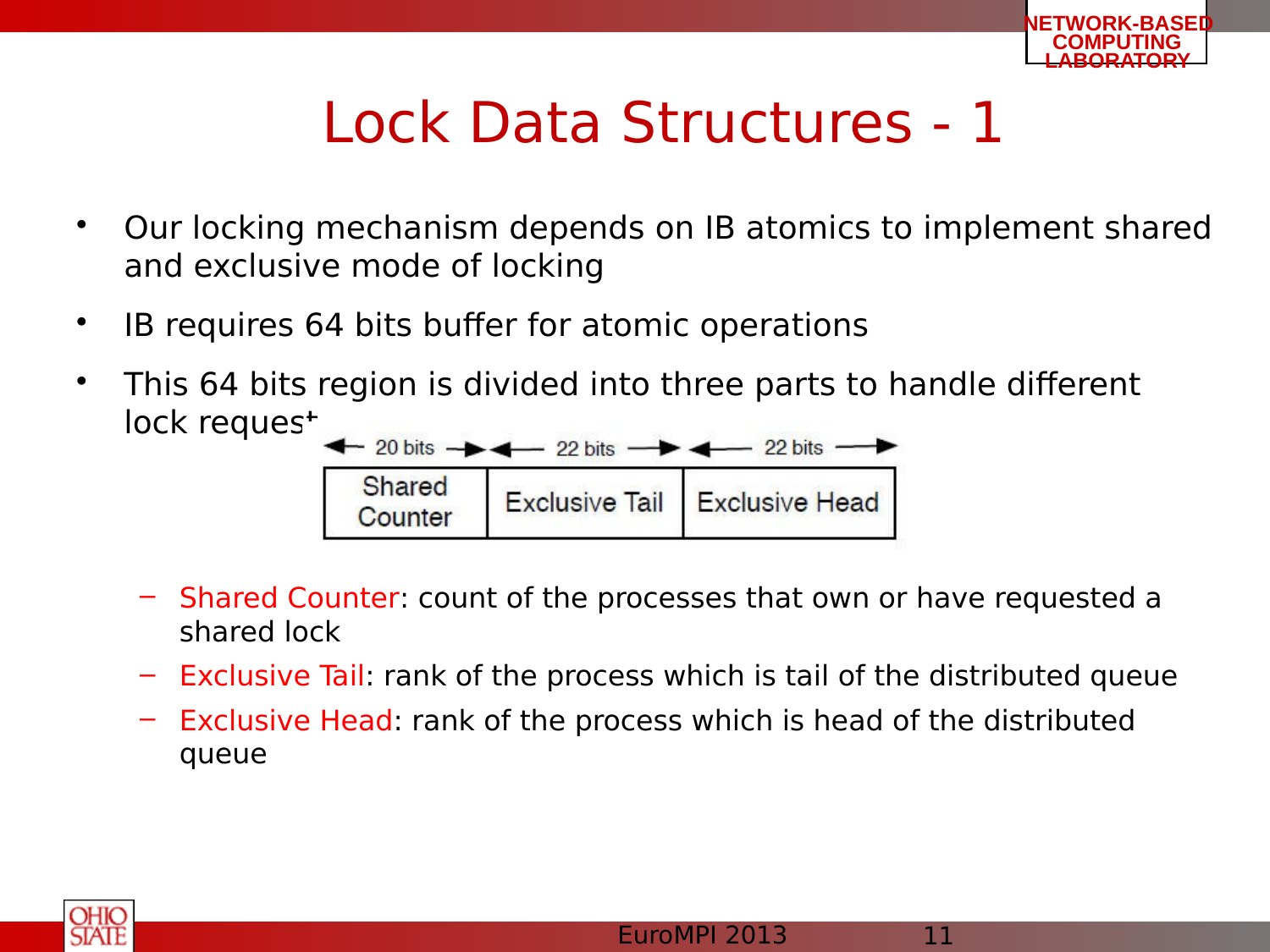

### Lock Data Structures - 2

- In order to handle all possible lock requests, a distributed lock queue is maintained to ensure FIFO and avoid remote polling
- Data structures to implement the distributed lock queue:
	- Wait-for array: used when shared lock comes after exclusive lock. This exclusive lock knows the list of processes that request shared lock after it
	- Signal-to array: used when shared lock comes after exclusive lock. This exclusive lock wakes up pending processes that are waiting for the shared lock
	- Exclusive-next: two element integer array. Used by processes requesting exclusive lock to form a distributed lock queue
	- Exclusive-prev: one integer flag. Used by a process unlocking an exclusive lock to wake up another process waiting for an exclusive lock

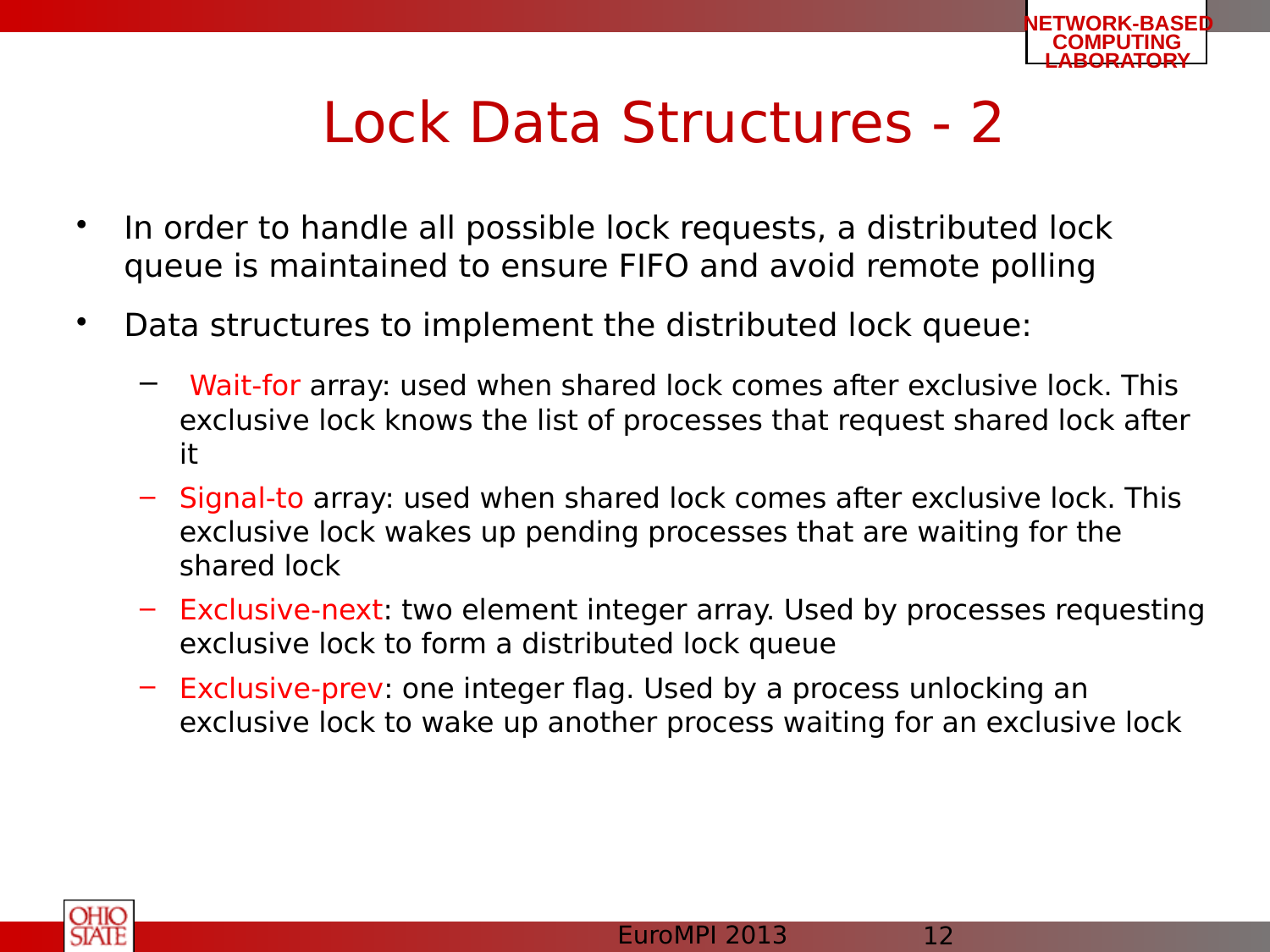

## Exclusive Locking Only

- RDMA operations: compare\_and\_swap and Put
- Lock requests are ordered in distributed queue
- Exclusive locks are granted in FIFO order

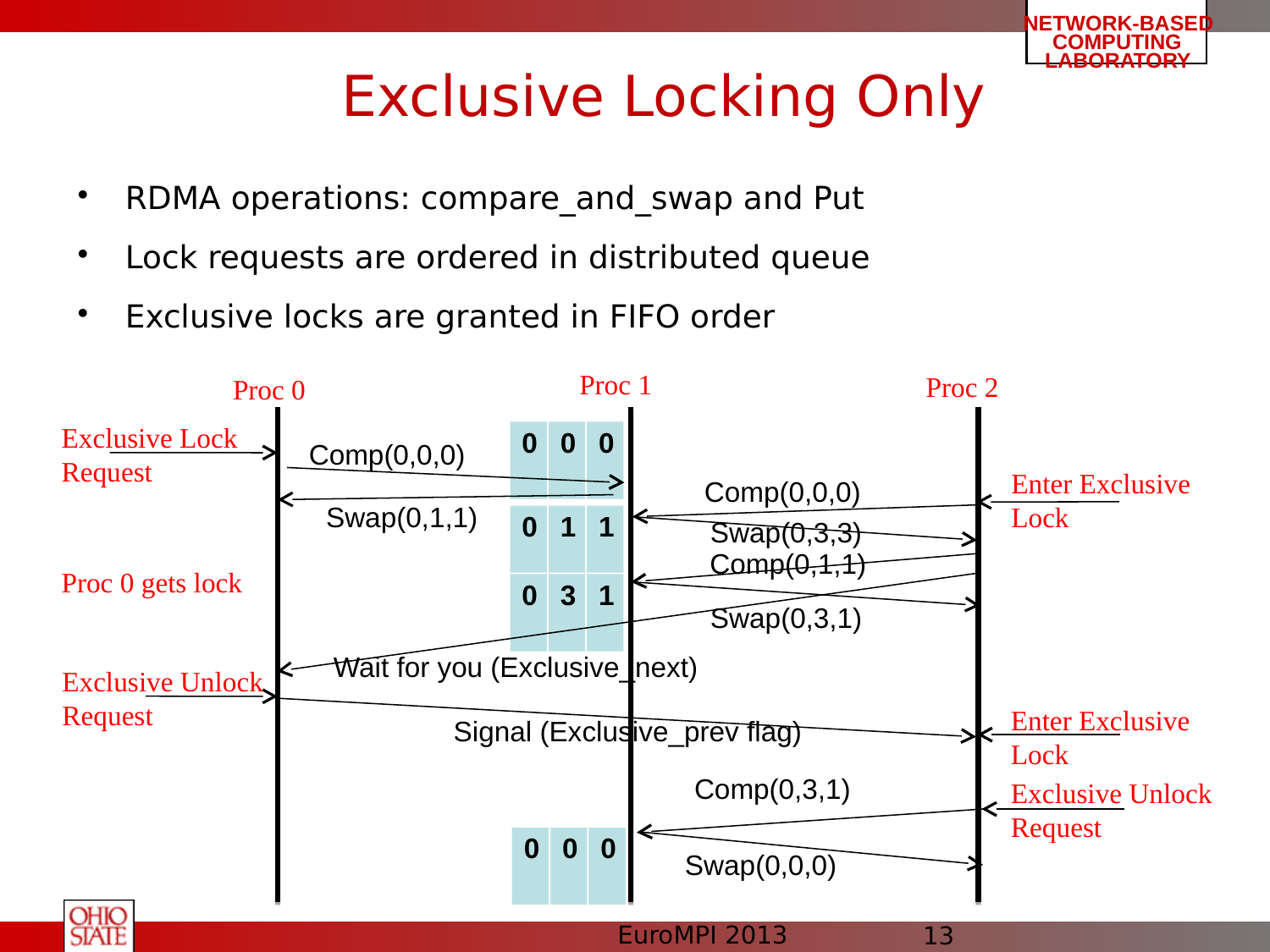

## Shared Locking Only

- Atomic operation : Fetch\_and\_add. To decrement we add the MAX value
- Each process requires shared lock is able to get it after its atomic operation completes
- Each process releases share thou they decrementing othered lock



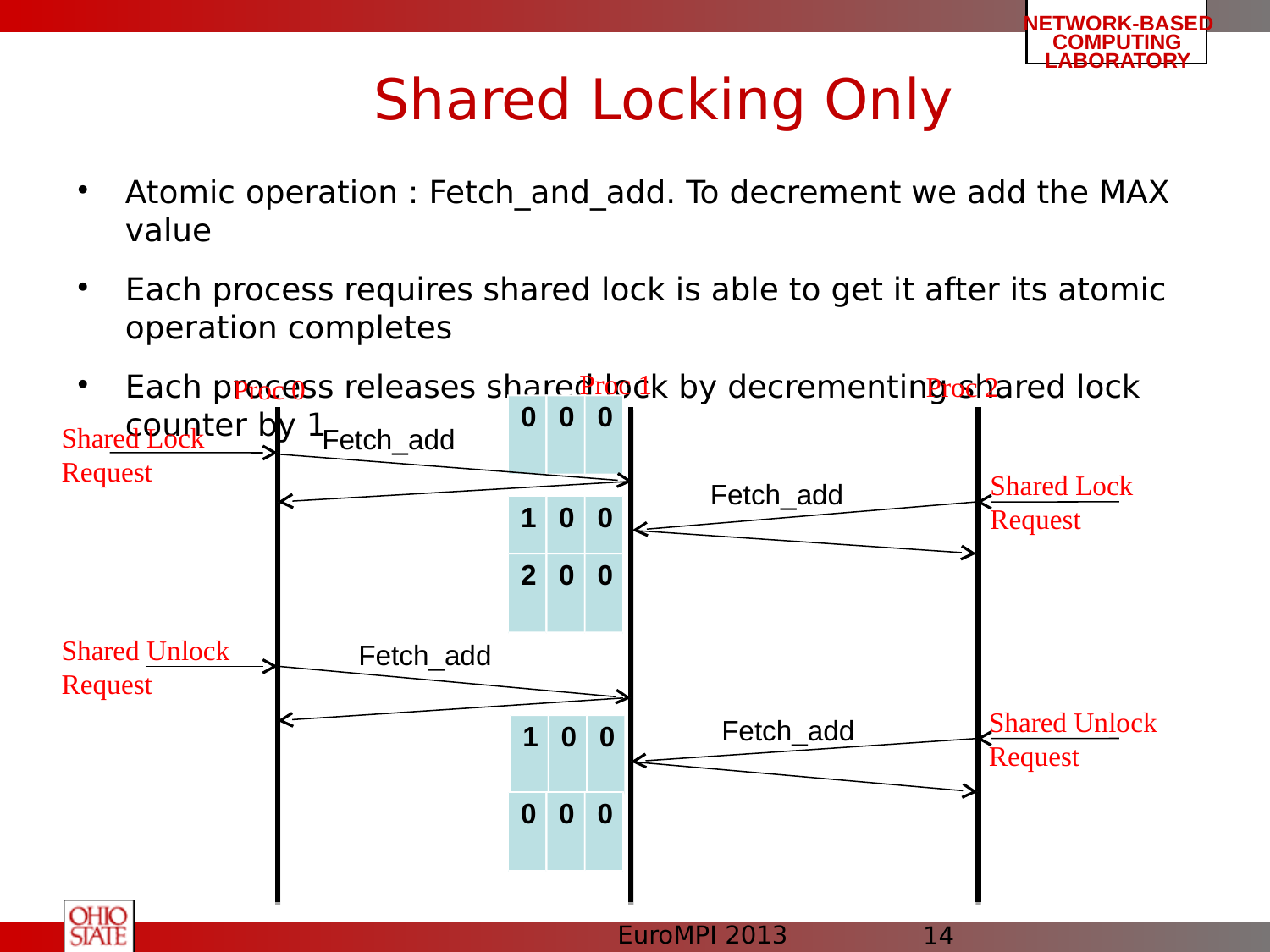#### **COMPUTING Interleaved Shared and Exclusive** Locking

**NETWORK-BASED**

- Shared followed by exclusive lock: Process gets exclusive lock after all previously granted shared locks have been releases.
- Exclusive followed by shared lock: Process gets shared lock after the previous exclusive lock releases its lock

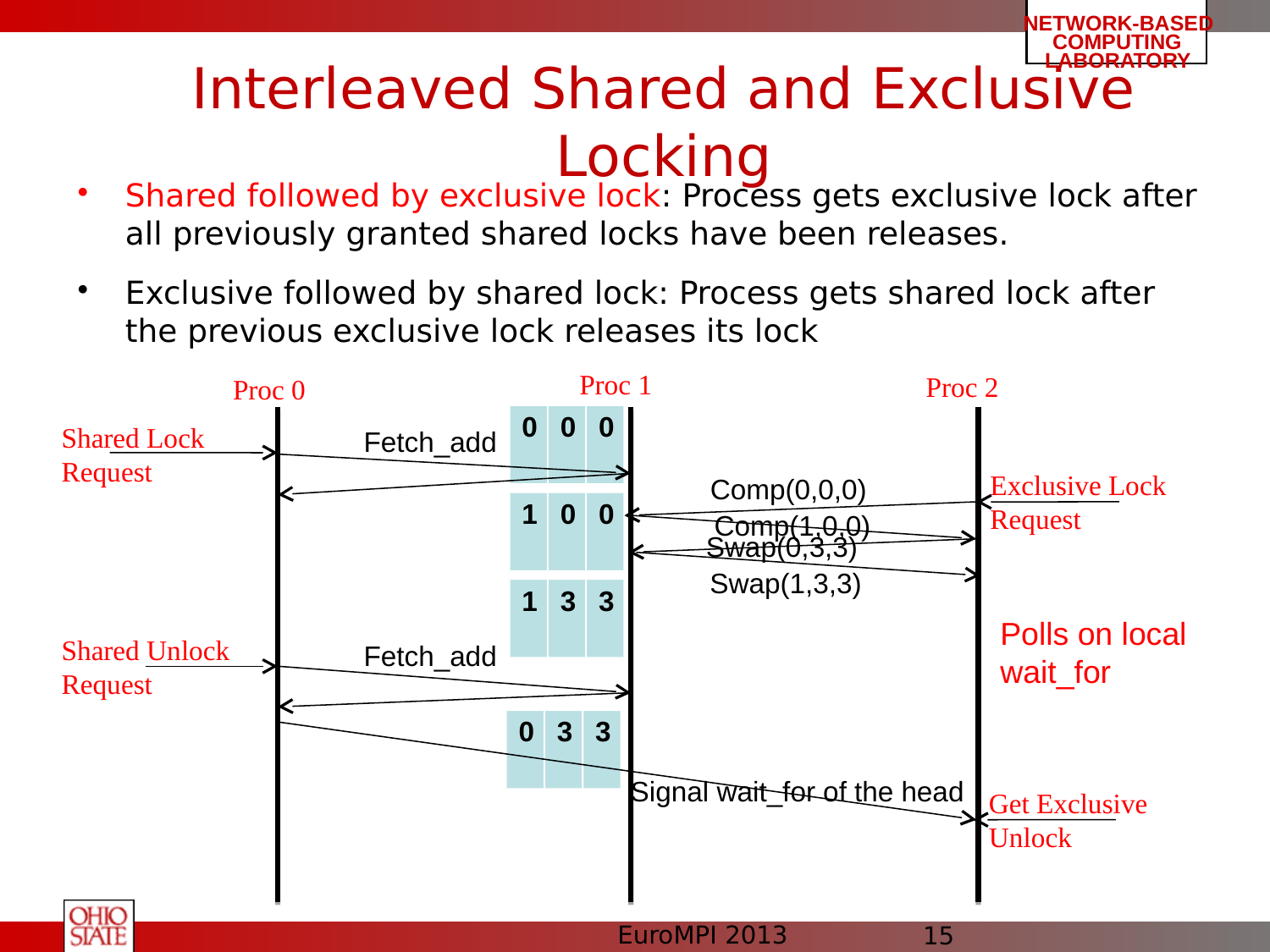

## Intra-node Locking Design

- For intra-node locking, native loopback that needs a number of queue pairs
	- $(p+(p*(p-1))/2)$  is not an efficient implementation (P= number of process on a node)





 $(P+(P*(P-1))/2)$  QPs P QPs

- If the lock-unlock 64 bits data structures are allocated in the shared memory region, the number of queue pairs used is decreased from  $(p+(p*(p-1))/2)$  to p
	- Based on the intra-node locking design, if one process wants to acquire a lock from other process in the same node, it issue atomic operation to itself (loopback)



 $E$ uroMP $P$ 2013  $S$ urice as  $16$ – The locking/unlocking mechanisms are the same as discussed earlier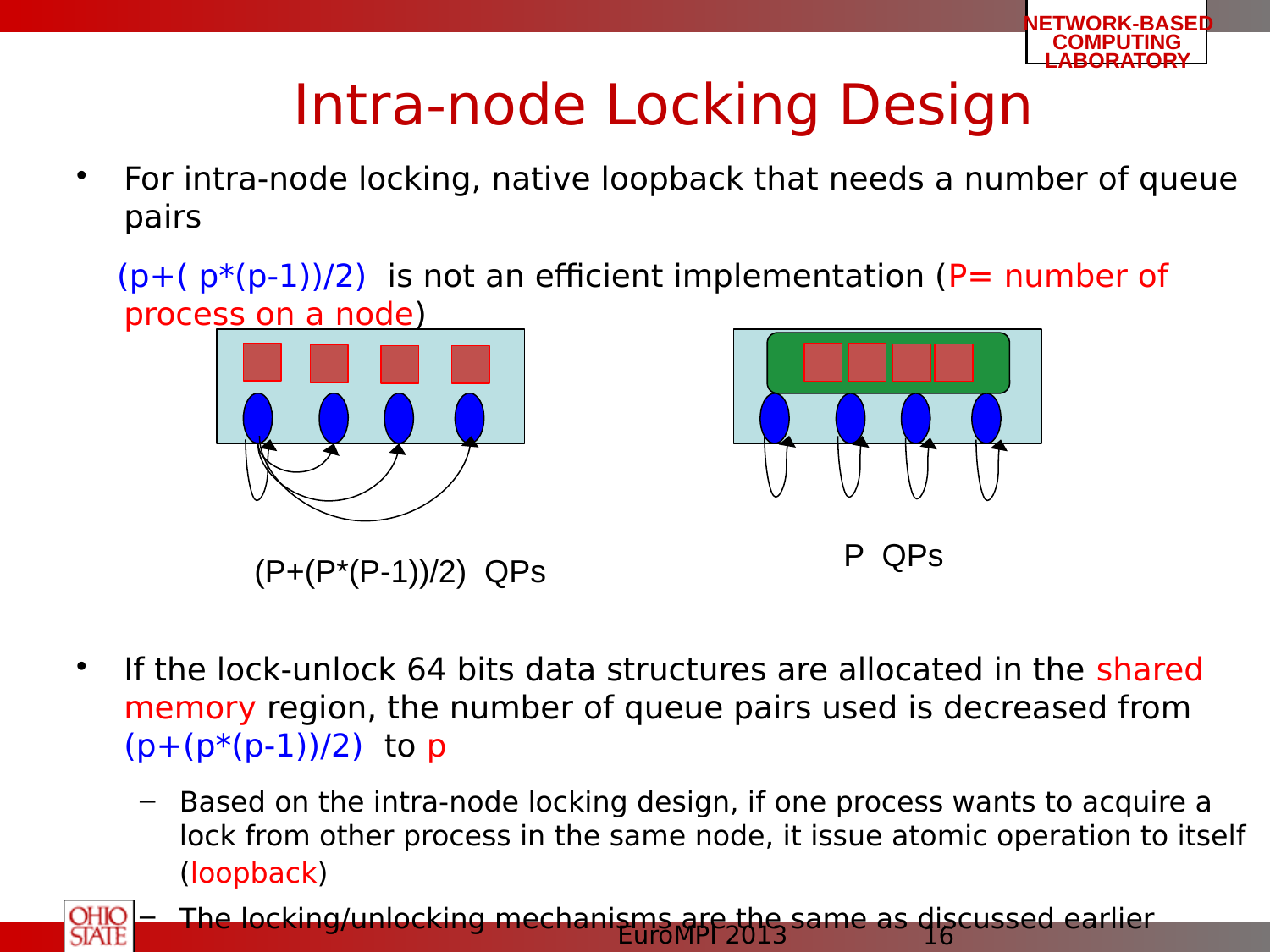## Lock All/Unlock All Implementation

- Lock all and Unlock all introduced in MPI-3 use only shared lock.
- In our design, they are implemented based on the lock/unlock mechanism discussed eariler.
- If MPI\_MODE\_NOCHECK is used, then they are implemented as No\_Op
- Inside Lock all function, call win lock is explicitly called for every processes in the communicator
- For Unlock all, the same mechanism is used to call unlock for every process in the communicator

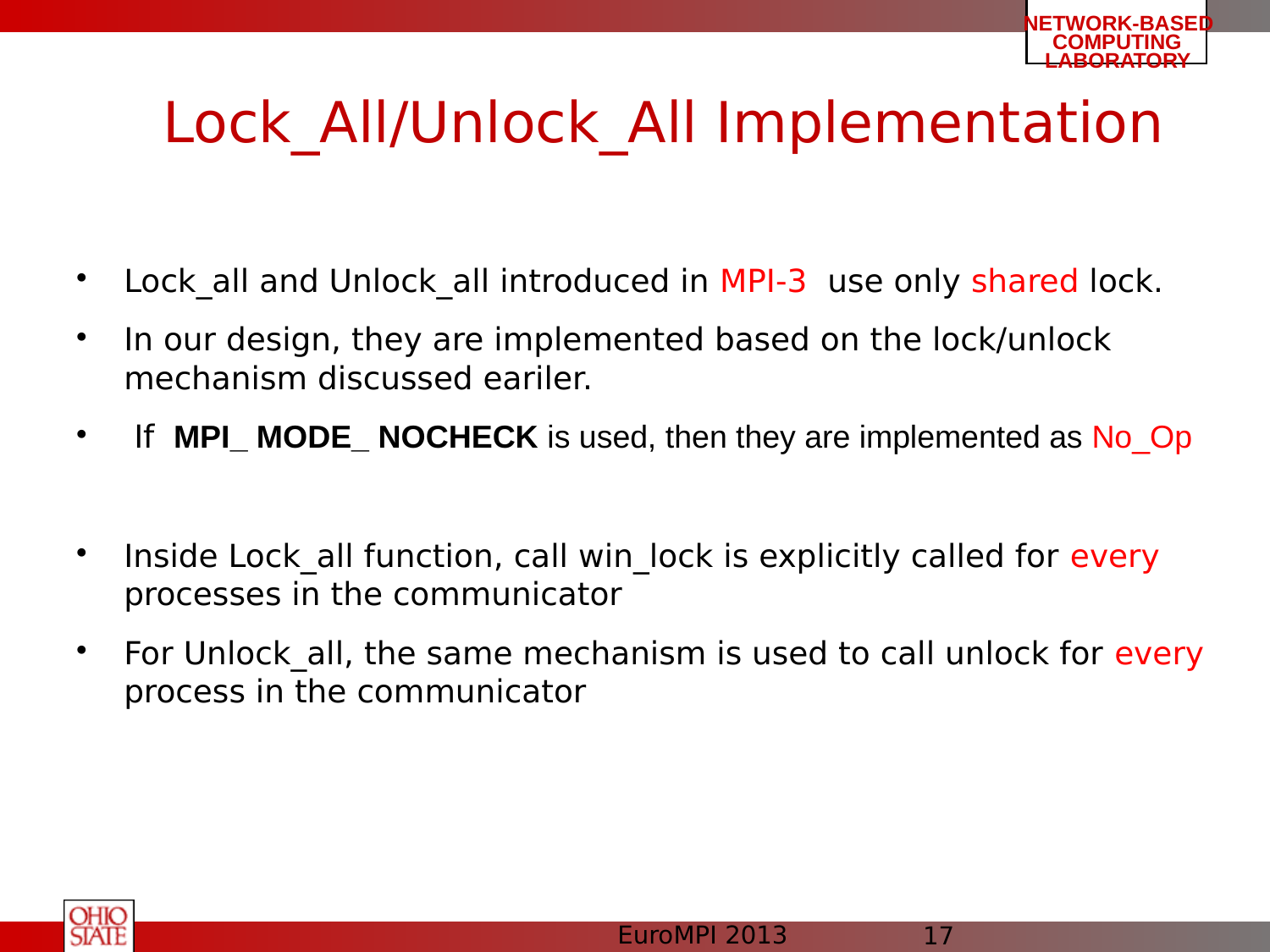

- Motivation
- Problem Statement
- Current MPI Passive Synchronization Implementations
- Efficient and Truly Passive Synchronization scheme
- Performance Evaluation
- Conclusion and Future Work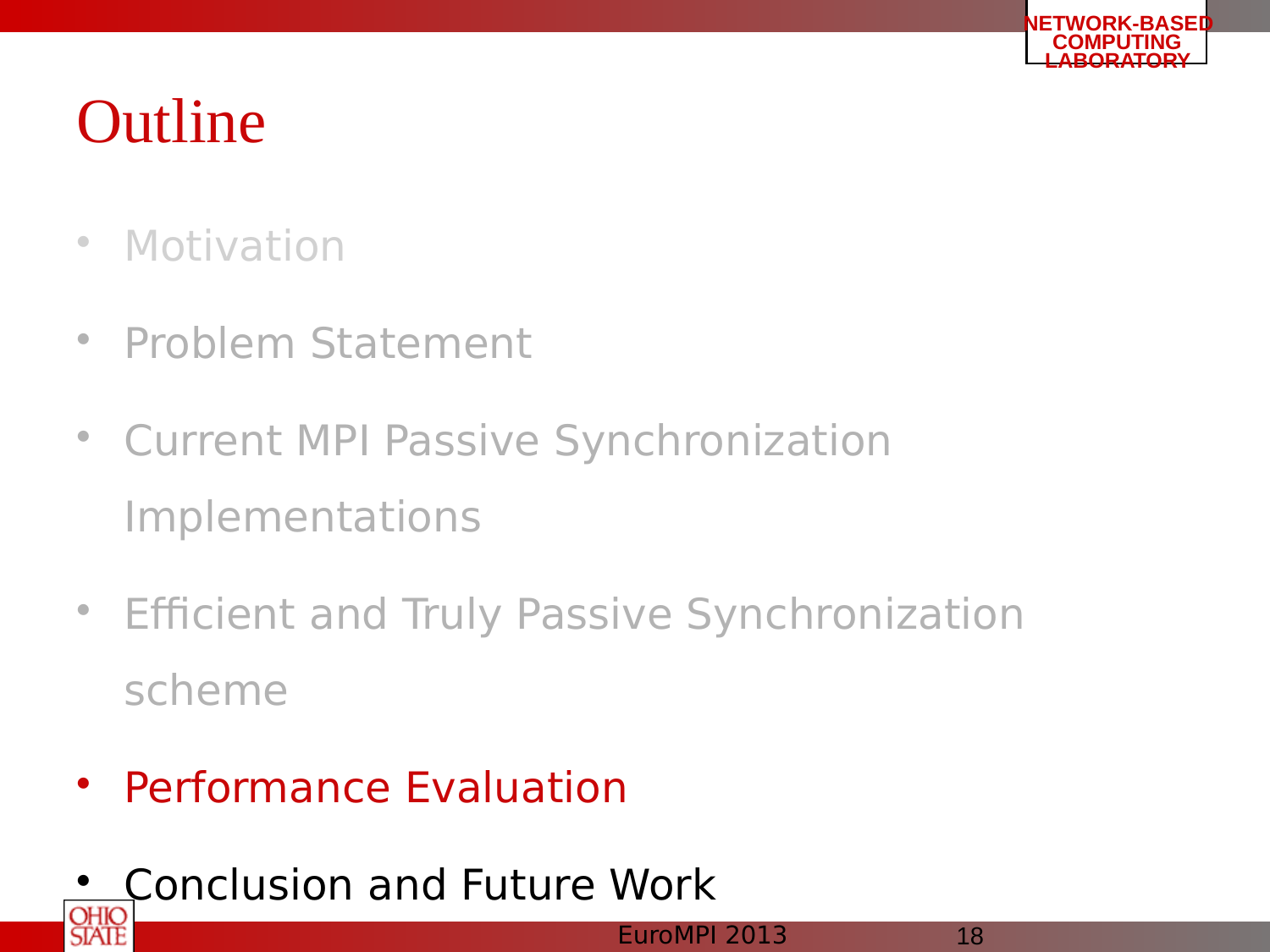

## Experimental Setup

- Cluster A
	- Xeon Dual quad-core processor (2.67 GHz) with 12GB RAM
	- Mellanox QDR ConnectX HCAs (32 Gbps data rate) with PCI\_Ex Gen2 interface
- Software stack
	- Implemented on MVAPICH2-1.9 will be in future releases
- [http://mvapich.cse.ohio-state.edu](http://mvapich.cse.ohio-state.edu/) Latest releases **: MVAPICH2-2.0a**
- High Performance open-source MPI Library for InfiniBand, 10Gig/iWARP, and RDMA over Converged Enhanced Ethernet (RoCE)
	- MVAPICH (MPI-1) ,MVAPICH2 (MPI-2.2 and MPI-3.0), Available since 2002
	- MVAPICH2-X (MPI + PGAS), Available since 2012
	- Used by more than 2,077 organizations (HPC Centers, Industry and Universities) in 70 countries

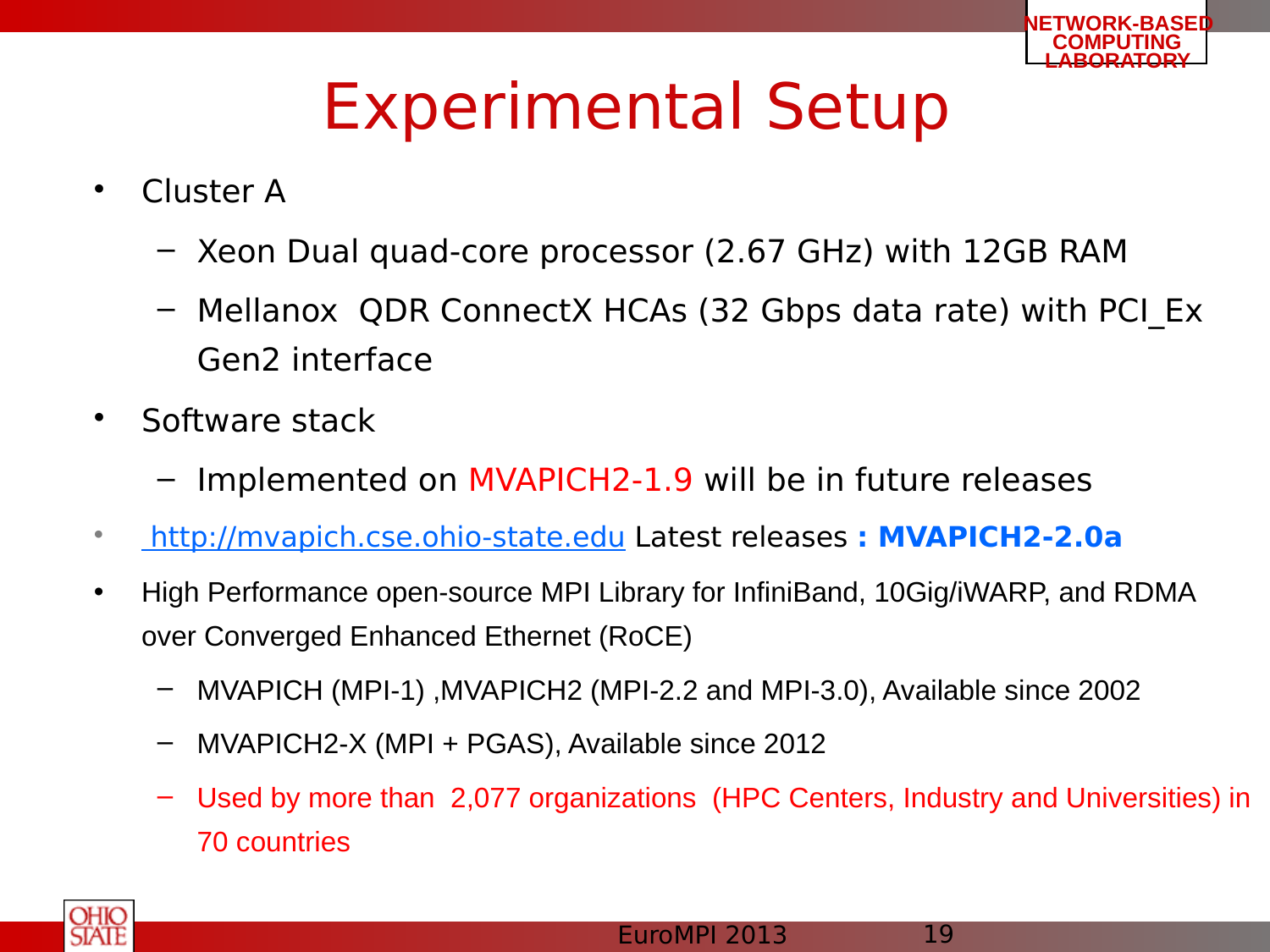

## MPI\_Get with Lock-Unlock

One MPI\_Get Latency entering the Eight MPI\_Get Latency



• For one MPI\_Get latency:

 - Small messages: atomic based design incurs an overhead compared to two-sided based design : two-sided design coalesces the 3 operations in one message

- Large messages: Amortized the overhead and have similar performance

 $\frac{1}{20}$  ar performance with both designal  $\frac{1}{20}$ **OHFOL EIGHT MPL Get latency, the overhead is amortized and we see**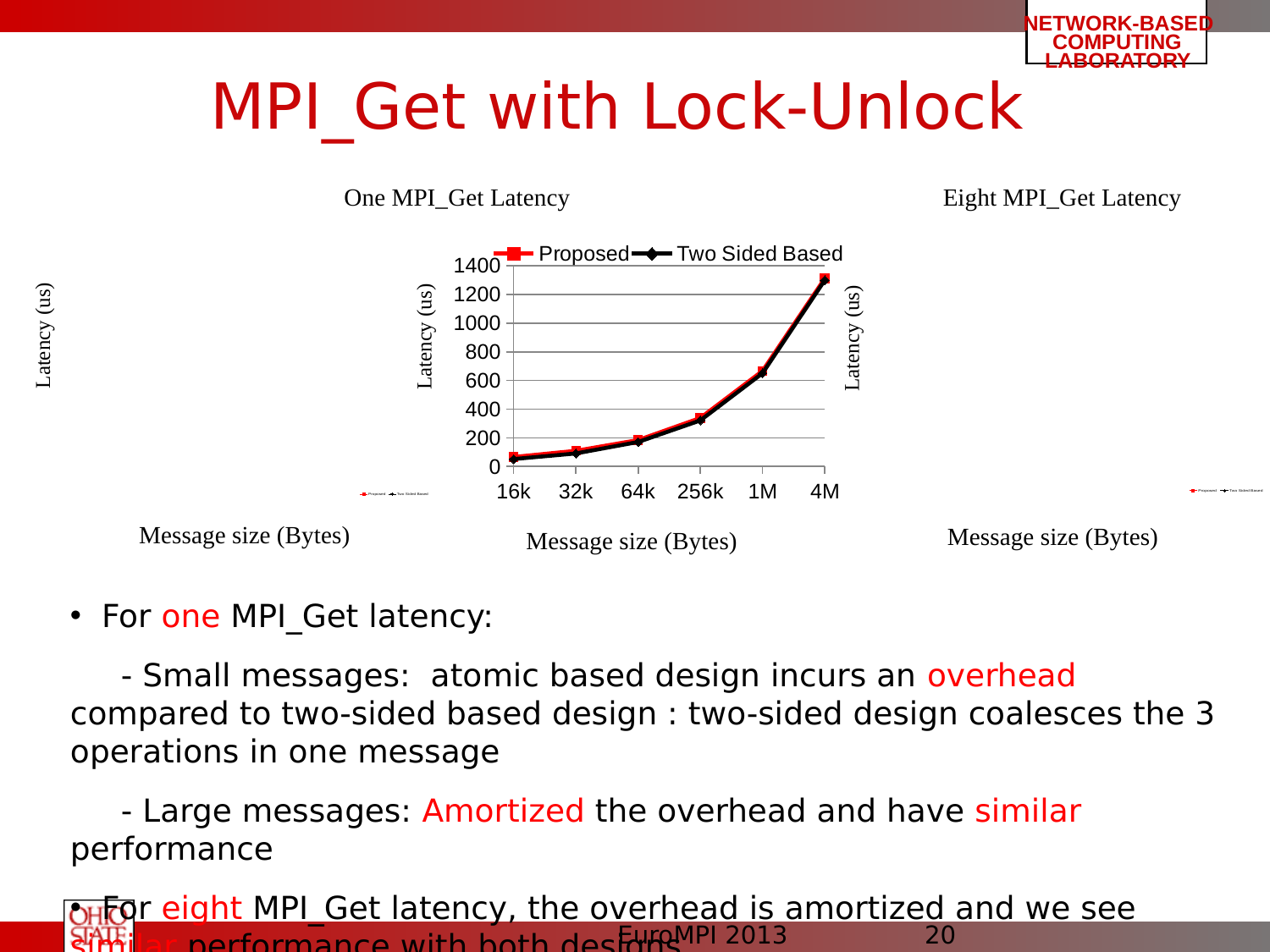

## MPI Get with Lock all-Unlock all



- We see the same trend for small messages
- Our design could benefit large messages by asynchronously issuing lock/unlock requests from different processes

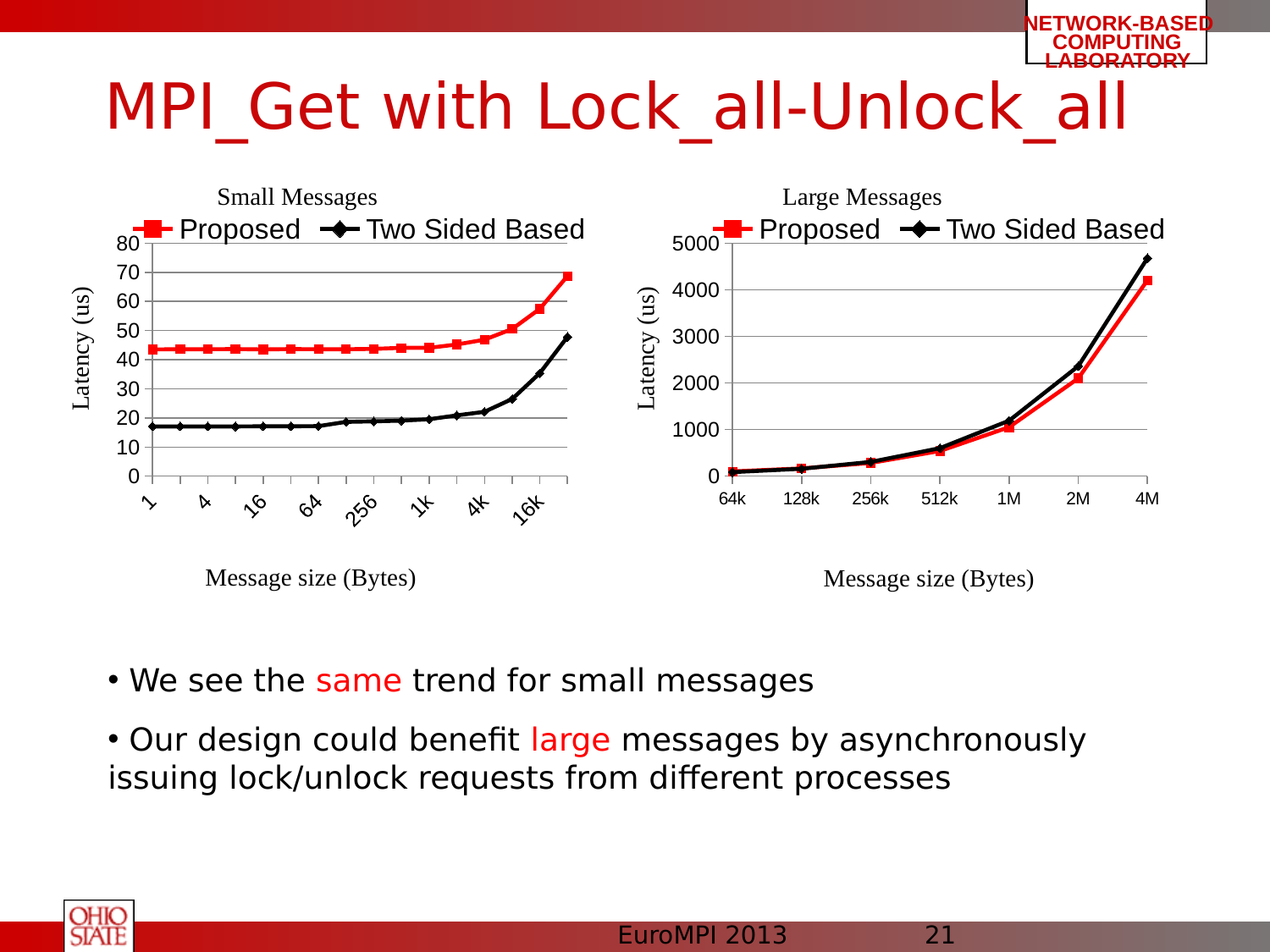

## Overlap Benchmark



Communication Overlap-Lock

Communication Overlap-Lock\_all

• Our design achieves almost optimal computation/communication overlapping

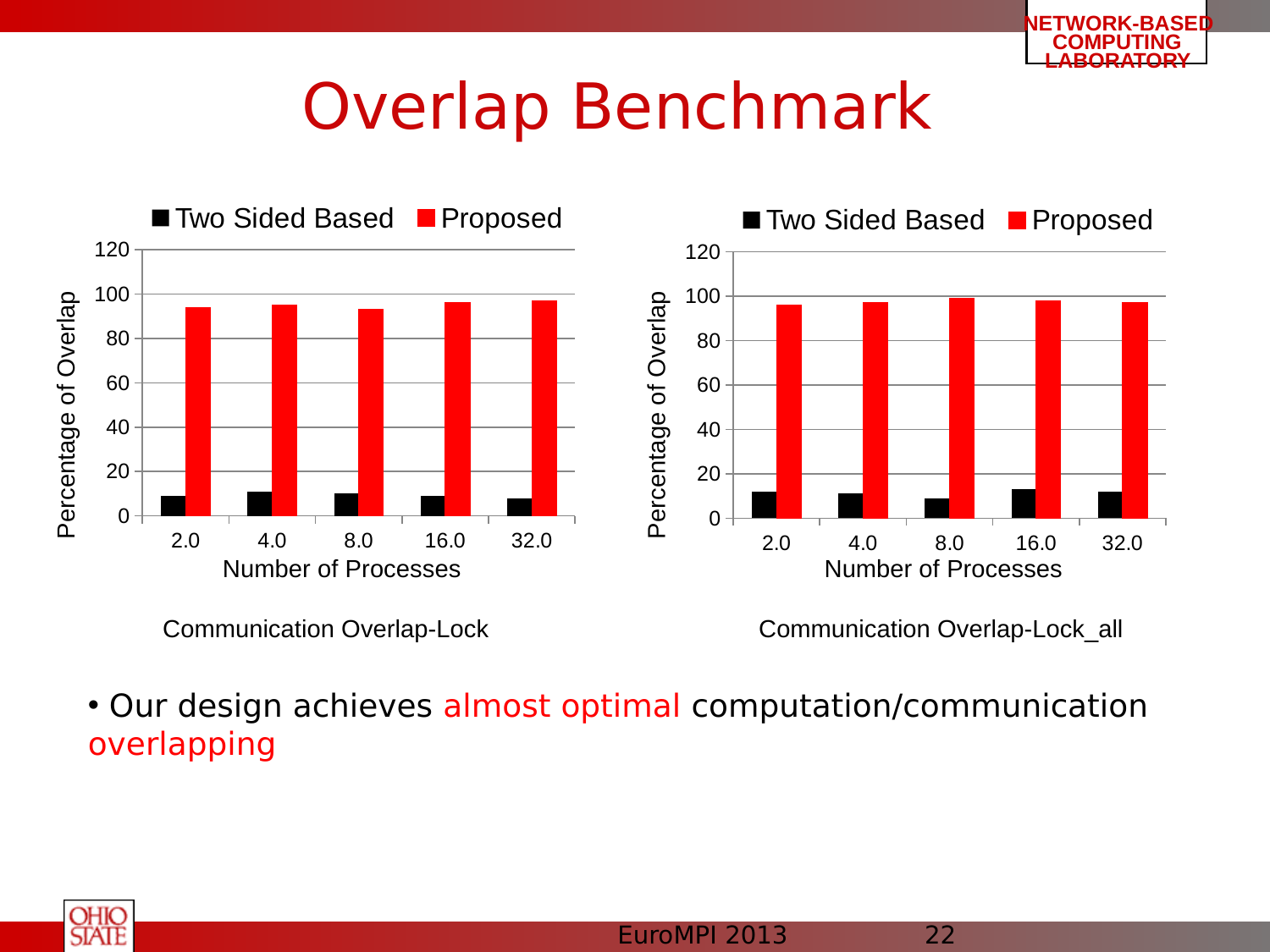## Splash LU Kernel



- This modified version of Splash LU Kernel does dense LU factorization
- Our design outperforms the two-sided approach by a factor or 49% and 35% on 4 and 32 processes



**NETWORK-BASED**

**COMPUTING LABORATORY**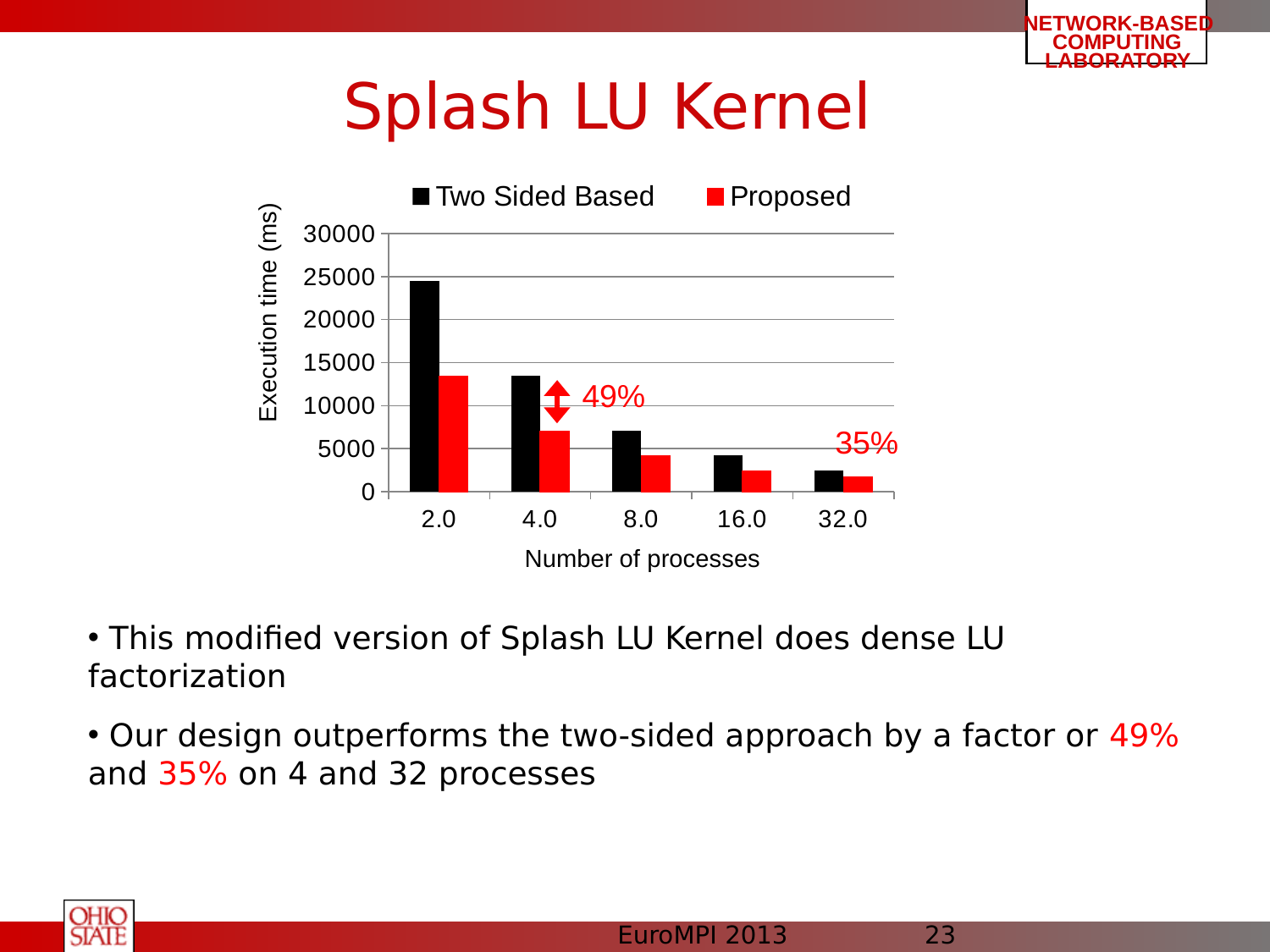

## Conclusion and Future Work

- Proposed Locking mechanism to implement both shared and exclusive lock with RDMA InfiniBand Atomics:
	- No remote polling
	- FIFO order.
- Show optimal computation communication overlap
- Demonstrated up to 49% improvement using Splash LU Kernel
- Evaluate our designs with more applications/systems
- Provide RDMA based-designs for MPI-3 RMA over IB